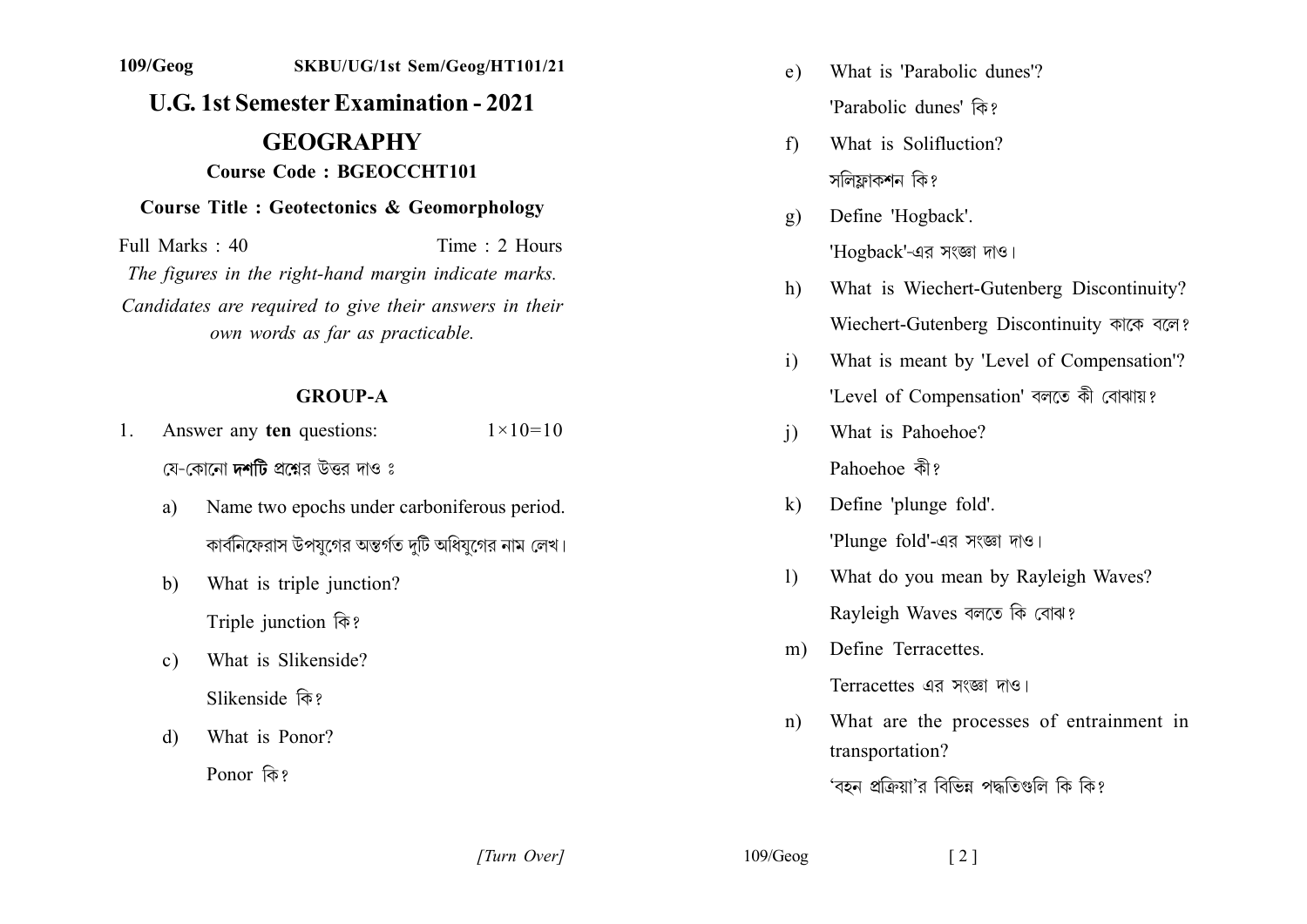What is primarumpf?  $\Omega$ Primarumpf কাকে বলে?

### **GROUP-B**

- Answer any **five** questions:  $2^{\circ}$  $2 \times 5 = 10$ যে-কোনো **পাঁচটি প্রশ্নে**র উত্তর দাও ঃ
	- What is 'Subduction Zone'? a) 'Subduction Zone' कि?
	- What is Paternoster Lake?  $b)$ 
		- Paternoster হব কি?
	- Differentiate between Syncline and Anticline  $c)$ folds.
		- উর্দ্ধভঙ্গ ও অধোভঙ্গ ভাঁজের মধ্যে পার্থকা কর।
	- What is Geological Time Scale?  $\mathbf{d}$ ভূতাত্তিক সময়সূচী কি?
	- What is Anti Dip Stream?  $e)$ বিপরা নদী কি?
	- What do you mean by corrosion in river  $f$ process?

নদীর কার্যপদ্ধতিতে অবঘর্ষ বলতে কি বোঝ?

 $\lceil 3 \rceil$ 

- Define Pediment.  $g)$ Pediment এর সংজ্ঞা দাও।
- What is meant by "Karst Landscapes"?  $h$ ) "Karst Landscapes" বলতে কি বোঝায়?

## **GROUP-C**

- Answer any two questions:  $5 \times 2 = 10$  $\mathcal{E}$ যে-কোনো **দটি** প্রশ্নের উত্তর দাও ঃ
	- Explain in brief the importance of plate a) tectonics in understanding mountain building process.

পর্বত গঠনের ক্ষেত্রে পাত সংস্থানের গুরুত্ব সংক্ষেপে ব্যাখ্যা কর।

 $b)$ Differentiate between Fault Scarp and Faultline Scarp.

> Fault Scarp এবং Faultline Scarp এর মধ্যে প্রভেদ করো।

Explain any two of the landforms developed  $c$ ) due to Fluvio-aeolian deposits.

> Fluvio-aeolian সঞ্চয়ের ফলে গঠিত যে-কোনো দুটি ভূমিরূপের ব্যাখ্যা করো।